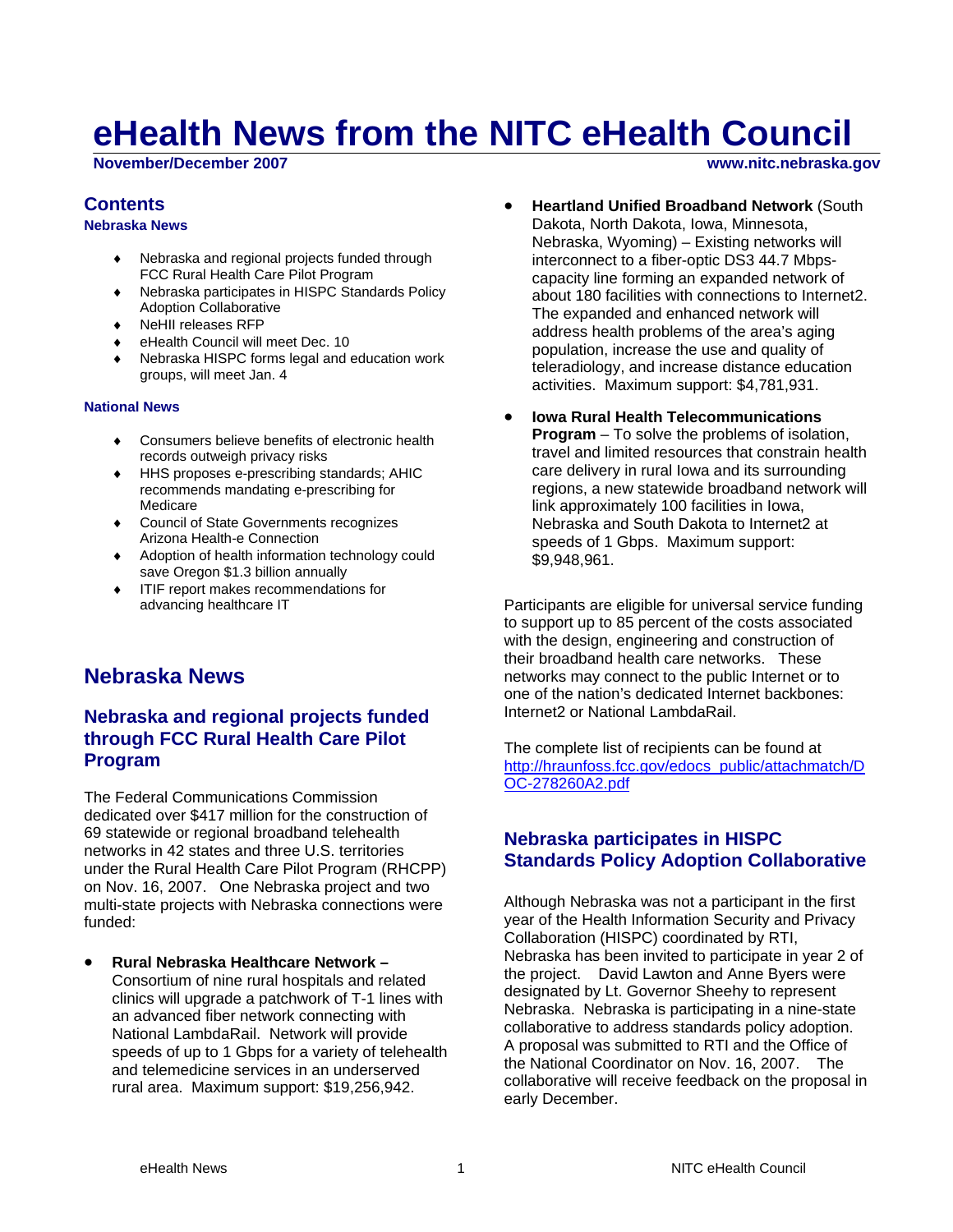The mission of the HIPSC Multi-State Collaborative on Standards Policy Adoption is to establish guiding principles for the minimal privacy and security parameters necessary for effective interstate and intrastate interoperability through elaboration of a healthcare privacy and security constitution (HCSC). This collaborative will explore differences in the concept, design and business models for HIE in various states and their implications for varying health care privacy and security practices. Once these are articulated, the group will seek to define HIPAA compliant, minimum business practices and standards by which these HIE may share information with authorized and authenticated providers in other states. These business practices will address the minimal audit standards and procedures to assure appropriate identification, including access control and authentication when conducting interstate HIE. By articulating these business needs at an early stage in the process of HIE development, the goal is to stimulate both business and technical requirements that with ultimately enhance capacity to move data for the benefit of patient care.

Participating States in the collaborative include Arizona, Colorado, Connecticut, Ohio, Oklahoma, Washington, Virginia, Nebraska, Maryland, and Utah. For more information, contact David Lawton [\(david.lawton@dhhs.ne.gov\)](mailto:david.lawton@dhhs.ne.gov).

Information on the seven collaboratives can be found below:

**[Consumer Education](https://privacysecurity.rti.org/Portals/0/Consumer%20Education%20Brief.pdf)** Multi-State Collaborative **Workgroup** 

Participating States: Colorado, Kansas, Massachusetts, West Virginia, New York, Oregon, Washington

#### **[Provider Education Toolkit](https://privacysecurity.rti.org/Portals/0/Provider%20Education%20Brief.pdf)** Multi-State

Collaborative Workgroup

Participating States: Florida, Kentucky, Michigan, Mississippi, Wyoming, Tennessee, Louisiana, Missouri

#### **[Obtaining and Managing Consent](https://privacysecurity.rti.org/Portals/0/Obtaining%20and%20Managing%20Consent%20Brief.pdf) Multi-State** Collaborative Workgroup

Participating States: Arkansas, Indiana, Maine, Massachusetts, Minnesota, New Hampshire, Oklahoma, Rhode Island, Utah, Vermont, Wisconsin, New York.

## **[Intrastate and Interstate Consent Options](https://privacysecurity.rti.org/Portals/0/Consent%20Options%20Brief.pdf)** Multi-

State Collaborative Workgroup \* Participating States: California, Illinois, North Carolina, Ohio

\*West Virginia, Kentucky, Arizona and New Jersey will vet core team products through their individual state collaborative.

#### **[Harmonizing State Privacy Law](https://privacysecurity.rti.org/Portals/0/Harmonizing%20State%20Privacy%20Law%20Brief.pdf)** Multi-State Collaborative Workgroup Participating States: Florida, Kansas, Kentucky, Michigan, New Mexico, Texas, Idaho, Missouri

# **[Inter-organizational Agreements](https://privacysecurity.rti.org/Portals/0/Inter-organizational%20Agreements%20Brief.pdf)** Multi-State

Collaborative Workgroup Participating States: Alaska, Florida, Guam, Iowa, New Jersey, North Carolina, North Dakota, Ohio, Puerto Rico, South Dakota.

#### **[Standards Policy Adoption](https://privacysecurity.rti.org/Portals/0/Standards%20Adoption%20Brief.pdf) Multi-State**

Collaborative Workgroup Participating States: Arizona, Colorado, Connecticut, Ohio, Oklahoma, Washington, Virginia, Nebraska, Maryland,

## **NeHII releases RFP**

Last March, NeHII (Nebraska Health Information Initiative) invited stakeholders to participate in a Decision Accelerator. Since that time, the following has been accomplished:

- Board members solicited and selected Bass & Associates as its consulting firm to provide advisory services;
- The NeHII project plan and project charter were developed;
- Stakeholder buy-in on the project was accomplished, providing initial funding;
- Technology requirements have been gathered;
- An RFP was drafted, revised (many times, by Board members and its legal representation), approved, and released on October 12;
- The Board has received five intents to bid, from industry leaders;
- The Board, with Bass' assistance, is processing vendor questions;
- The Board has created separate subcommittees to manage different aspects of the project – from RFP management to the development of a legitimate business plan;
- The Board, with Bass' help, has developed and implemented a Communication Plan for managing interaction with the media and other interested parties;
- The Board, with Bass' help, has written a press release for the release of the RFP.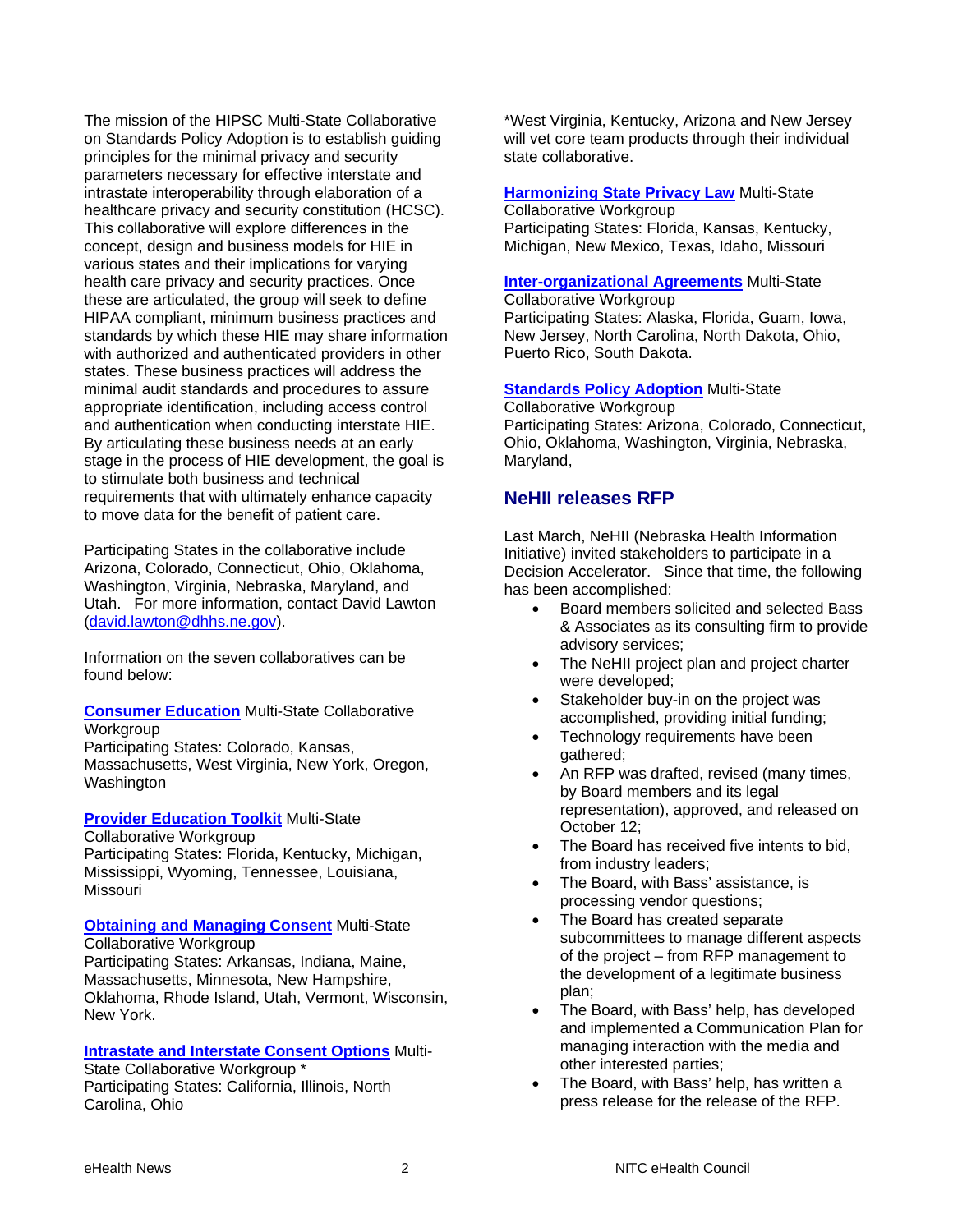In the near future, the following events are planned:

- Vendor demonstrations are currently scheduled for January, 2008;
- Vendor selection is currently scheduled for February, 2008;

NeHII initially plans to pilot a clinical messaging service.

## **eHealth Council will meet Dec. 10**

The eHealth Council will meet on Dec. 10 from 1:30 to 4:30 at Nebraska Educational Telecommunications, Board Room, 1800 N. 33<sup>rd</sup> St. in Lincoln. Videoconferencing sites will also be available in Chadron, North Platte, and Omaha. The agenda is available at the NITC Web site [\(www.nitc.ne.gov](http://www.nitc.ne.gov/)). Meetings are open to the public.

### **Nebraska HISPC forms legal and education work groups, will meet Jan. 4**

The Nebraska Health Information Security and Privacy Committee is forming legal and education work groups. If you are interested in participating in either of these work groups, please contact Anne Byers ([anne.byers@nebraska.gov](mailto:anne.byers@nebraska.gov)) or Dennis Berens ([dennis.berens@dhhs.ne.gov](mailto:dennis.berens@dhhs.ne.gov)). The Health Information Security and Privacy Committee will meet with the work groups on Jan. 4, 2008 from 10:00 AM CT to 12:00 noon CT, at the Nebraska State Office Building, Lower Level, Room LLA in Lincoln, Nebraska. The phone bridge is (402) 472- 6292.

# **National News**

## **Consumers believe benefits of electronic health records outweigh privacy risks**

A recent Wall Street Journal Online/Harris Interactive Poll found that over 60% of American adults believe that the use of electronic medical records can significantly decrease the frequency of medical errors and improve the quality of care patients receive by reducing the number of redundant or unnecessary tests and procedures they receive. Nearly three-fourths (74%) of the

respondents felt that patients could receive better care that is based on the best available scientific knowledge if doctors and researchers were able to share information more easily via electronic medical systems. The poll also found that 60% of American adults believe that the benefits of electronic medical records outweigh the privacy risks and that 91% believe that patients should have access to their own electronic medical record maintained by their physician. The poll was conducted online between Nov. 12 and 14, 2007. (Source: Bright, Becky. "Benefits of Electronic Health Records Seen as Outweighing Privacy Risks. *Wall Street Journal Online*, November 29, 2007. Available at [http://online.wsj.com/article/SB11956524426250054](http://online.wsj.com/article/SB119565244262500549.html) [9.html](http://online.wsj.com/article/SB119565244262500549.html)**)**.

## **HHS proposes e-prescribing standards; AHIC recommends mandating eprescribing for Medicare**

HHS Secretary Mike Leavitt announced on November 13, 2007 that the department, through the Centers for Medicare & Medicaid Services (CMS), is proposing rules to adopt new standards to advance the use of electronic prescribing (e-prescribing) for formulary and benefit as well as medication history transactions used under the Medicare prescription drug benefit. The Medicare Modernization Act of 2003 requires CMS to adopt final standards for eprescribing. All providers and pharmacies transmitting prescriptions electronically for Medicarecovered drugs are required to comply with any CMS standards in effect.

On November 28, 2007, The American Health Information Community (AHIC) recommended that the Health and Human Services Department seek permission from Congress to mandate e-prescribing in the Medicare program. The American Health Information Community (AHIC) is a federal advisory body, chartered in 2005 to make recommendations to the Secretary of the U.S. Department of Health and Human Services on how to accelerate the development and adoption of health information technology.

There have been several other major announcements over the past several weeks:

• On Oct. 30, CMS announced a new demonstration project aimed at helping small- to- midsize physician practices adopt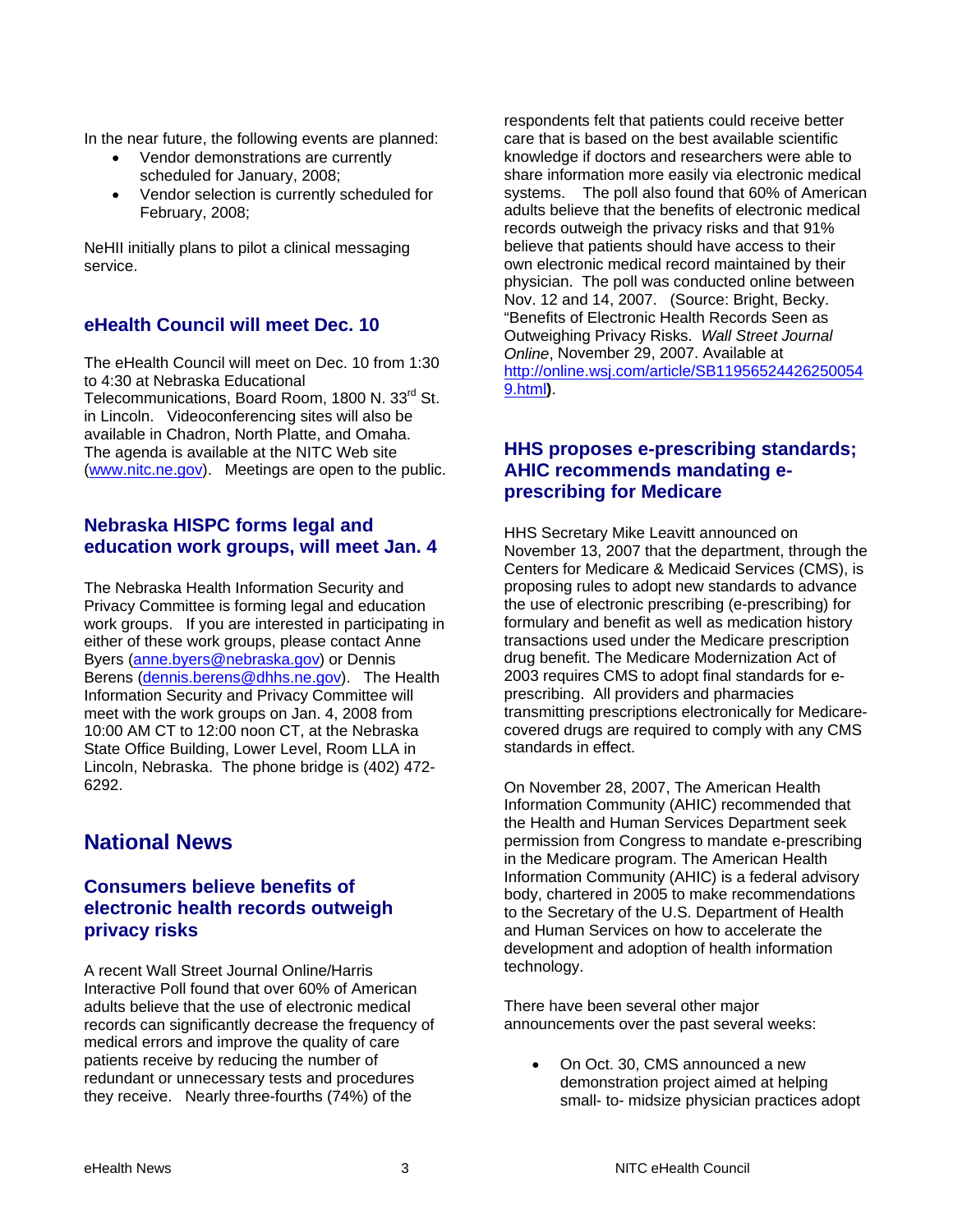electronic health record (EHRs) to improve quality for patients. More information about this five-year Medicare demonstration program is available at: [http://www.cms.hhs.gov/DemoProjectsEvalR](http://www.cms.hhs.gov/DemoProjectsEvalRpts/MD/itemdetail.asp?itemID=CMS1204776) [pts/MD/itemdetail.asp?itemID=CMS1204776](http://www.cms.hhs.gov/DemoProjectsEvalRpts/MD/itemdetail.asp?itemID=CMS1204776) .

Last week, the Certification Commission for Healthcare Information Technology (CCHIT) released the first round of EHR products certified for hospitals. The CCHIT also expanded certification of outpatient ambulatory care EHRs. Certification is a key requirement for EHRs that will be used in the CMS demonstration project, and removes barriers to adoption of EHRs by both physicians and hospitals.

CMS' new proposed rules on e-prescribing (CMS-0016-P) are available online at [http://www.cms.hhs.gov/EPrescribing/.](http://www.cms.hhs.gov/EPrescribing/)

More details on HHS' health IT initiative are available at [http://www.hhs.gov/healthit.](http://www.hhs.gov/healthit)

## **Council of State Governments recognizes Arizona Health-e Connection**

The Council of State Governments awarded the Arizona Health–e Connection program its Innovations Award. Arizona Health-e Connection is a non-profit organization formed in 2007 to implement Health Information Exchange and the deployment of Health Information Technology in Arizona.

Additional information on Arizona Health-e Connection can be found at:

Arizona Health-e Connection <http://www.azhec.org/>

Arizona Health-e Connection Roadmap [http://www.azhec.org/documents/Arizona%20Health](http://www.azhec.org/documents/Arizona%20Health-e%20Connection%20Roadmap.pdf) [-e%20Connection%20Roadmap.pdf](http://www.azhec.org/documents/Arizona%20Health-e%20Connection%20Roadmap.pdf)

Arizona Application for Innovations Award [http://www.csg.org/programs/innov/documents/07-](http://www.csg.org/programs/innov/documents/07-W-11AZHealth-e.pdf) [W-11AZHealth-e.pdf](http://www.csg.org/programs/innov/documents/07-W-11AZHealth-e.pdf)

## **Adoption of health information technology could save Oregon \$1.3 billion annually**

The Oregon Health Care Quality Corporation (Quality Corp) and the Office for Oregon Health Policy and Research (OHPR) released a report on November 5, 2007 showing that investing half a billion dollars now in computerized health care would result in a potential savings of as much as 1 to 1.3 billion dollars annually.

The full report is available at [http://www.oregon.gov/DAS/OHPPR/docs/OR\\_HIT\\_I](http://www.oregon.gov/DAS/OHPPR/docs/OR_HIT_Impact_Final.pdf) [mpact\\_Final.pdf](http://www.oregon.gov/DAS/OHPPR/docs/OR_HIT_Impact_Final.pdf).

## **ITIF report makes recommendations for advancing healthcare IT**

In a new report, "Improving Health Care: Why a Dose of IT May Be Just What the Doctor Ordered," the Information Technology and Innovation Foundation (ITIF) explores the benefits of using information technology in the health care sector, reviews the obstacles that have prevented the widespread adoption of electronic health records (EHRs) and proposes a number of policy recommendations to speed adoption.

The report recommends that Congress take immediate actions to help advance healthcare IT, including:

- Pass legislation to promote the use of electronic health records and national health data standards;
- Create a legal framework for health record data banks;
- Leverage federal resources to ensure access to health record data banks;
- Require medical practices to disclose patient health information electronically upon request.

The report is available at <http://www.itif.org/files/HealthIT.pdf>.